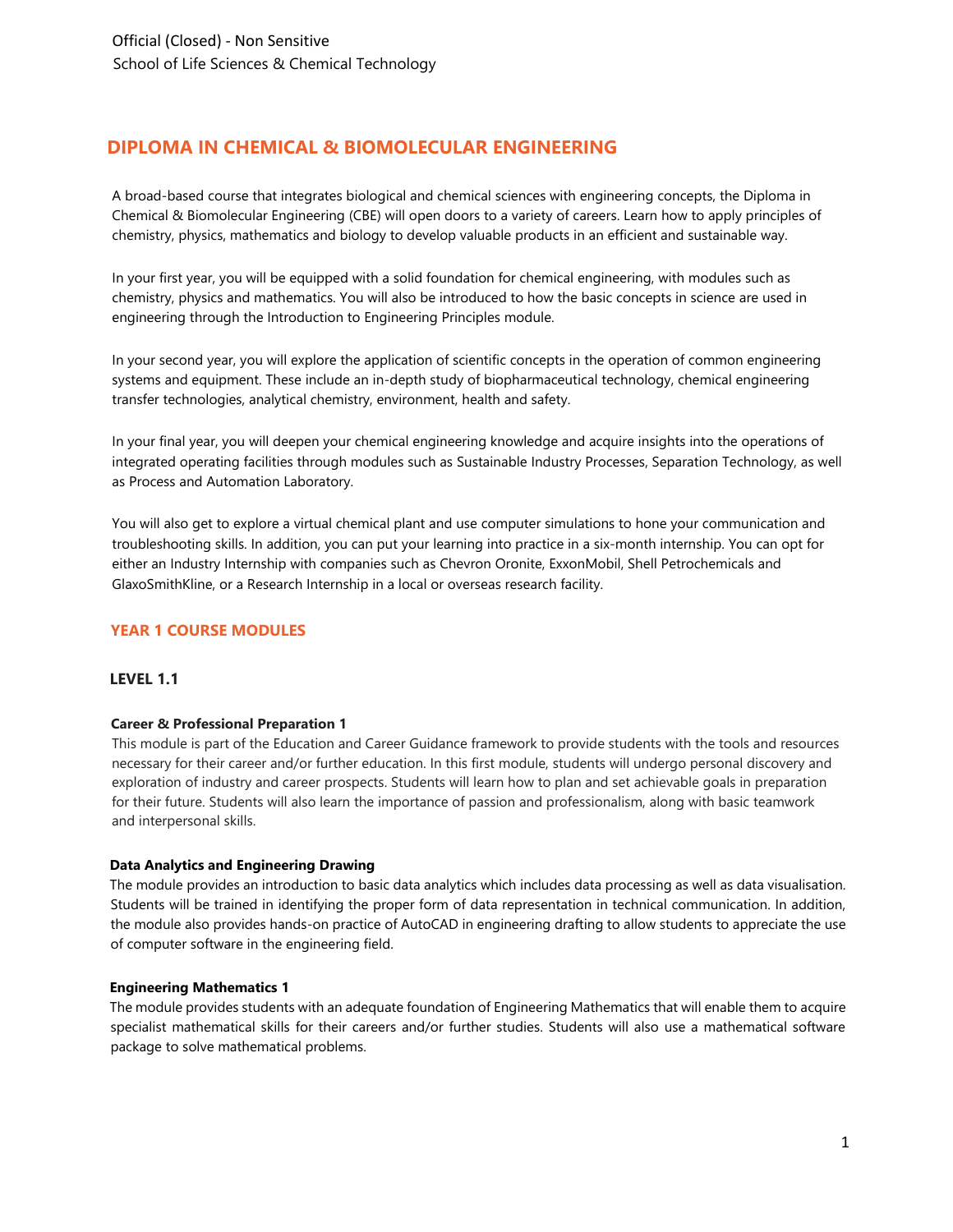# Official (Closed) - Non Sensitive School of Life Sciences & Chemical Technology

## **Inorganic & Physical Chemistry**

This module covers the principles of physical chemistry as well as the reactions and properties of inorganic compounds. Students will study the structure of matter, chemical bonding, chemical calculations, electrochemistry and redox reaction, chemical equilibria, ionic equilibria, chemical kinetics, thermochemistry, transition metal chemistry and chemistry of solutions, including acids and bases.

## **Introduction to Engineering Principles**

The module introduces students to basic chemical engineering concepts and applications, for example, units and dimensions, material balance calculations, reaction stoichiometry, reaction engineering, and fluid mechanics. Upon completion of this module, students will be able to undertake basic chemical engineering calculations.

## **[LEVEL 1](#page-0-0).1**

## **[Engineering Mathematics 1](#page-0-1)**

A continuation of the Engineering Mathematics I module, this module provides students with an adequate foundation of Engineering Mathematics that will enable them to acquire specialist mathematical skills for their careers and/or further studies. Emphasis is placed on their applications in solving engineering related problems. Students will also use a mathematical software package to solve mathematical problems.

## **Organic & Biological Chemistry**

This practical-oriented module is designed to give students an introduction to organic and biological chemistry. Students will be introduced to the chemistry of hydrocarbons, alcohols, amines, carboxylic acids and their derivatives. The structure, function and chemical reactions of carbohydrates, lipids, proteins, nucleic acids, enzymes and coenzymes are also covered.

### **Thermodynamics**

In this module, students will study the fundamental concepts of thermodynamics and fluid mechanics. Topics include the first and second laws of thermodynamics, properties of liquids and vapours, non-flow processes and steady flow processes with steam and perfect gases. The concepts of pressure, pressure head, and pressure measurement will also be discussed.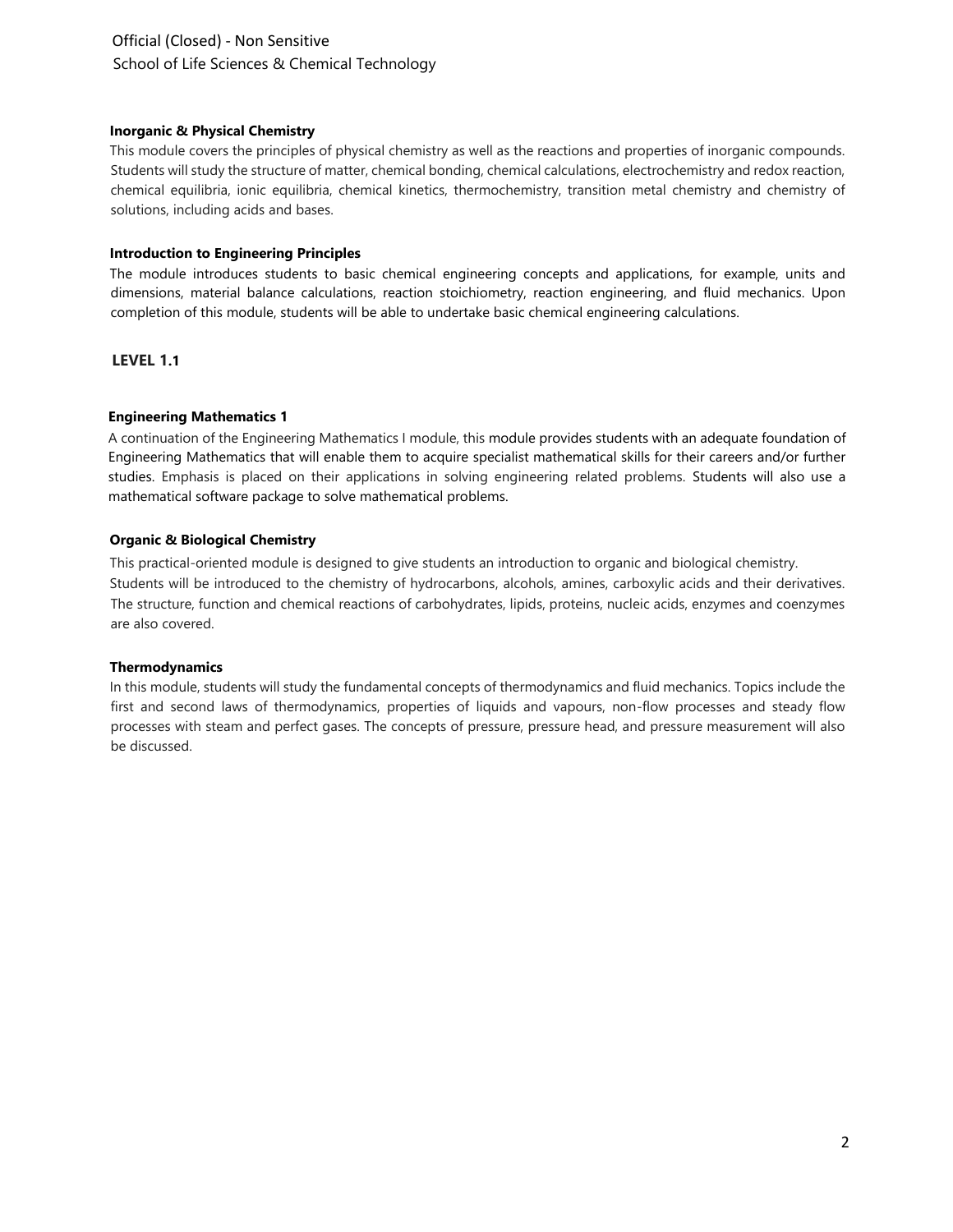## **YEAR 1 COURSE CURRICULUM**

| <b>Module Name</b>                     | <b>Credit Units</b> |
|----------------------------------------|---------------------|
| Level 1.1 (21 hours per week)          |                     |
| Career & Professional Preparation 1    | 1                   |
| Data Analytics and Engineering Drawing | 3                   |
| <b>Engineering Mathematics 1</b>       | 6                   |
| English Language Express*              | ΝA                  |
| Innovation Made Possible^              | 3                   |
| Inorganic & Physical Chemistry         | 5                   |
| Introduction to Engineering Principles | 3                   |
| Level 1.2 (20 hours per week)          |                     |
| Communication Essentials <sup>^</sup>  | 3                   |
| <b>Engineering Mathematics 2</b>       | 6                   |
| Health & Wellness <sup>^</sup>         | 1                   |
| Organic & Biological Chemistry         | 5                   |
| Thermodynamics                         | 5                   |

#### **Notes:**

^ For more details on Interdisciplinary Studies (IS) electives, please log on [to www.np.edu.sg/is/](http://www.np.edu.sg/is/) [\\*](http://www.np.edu.sg/is/) This module is only offered to students who are weaker in the English Language.

#### **IS Modules**

The School of Interdisciplinary Studies (IS) delivers a broad-based curriculum, which nurtures a new generation of professionals with multidisciplinary skills and an innovative and entrepreneurial spirit to meet the challenges of a knowledge economy. IS offers both prescribed modules and electives to challenge boundaries. Prescribed modules develop students' competencies in core areas such as Communication, Innovation and Enterprise, Culture and Communication, and Personal Mastery and Development, while elective modules provide insights into Arts and Humanities, Business, Design, and Science and Technology.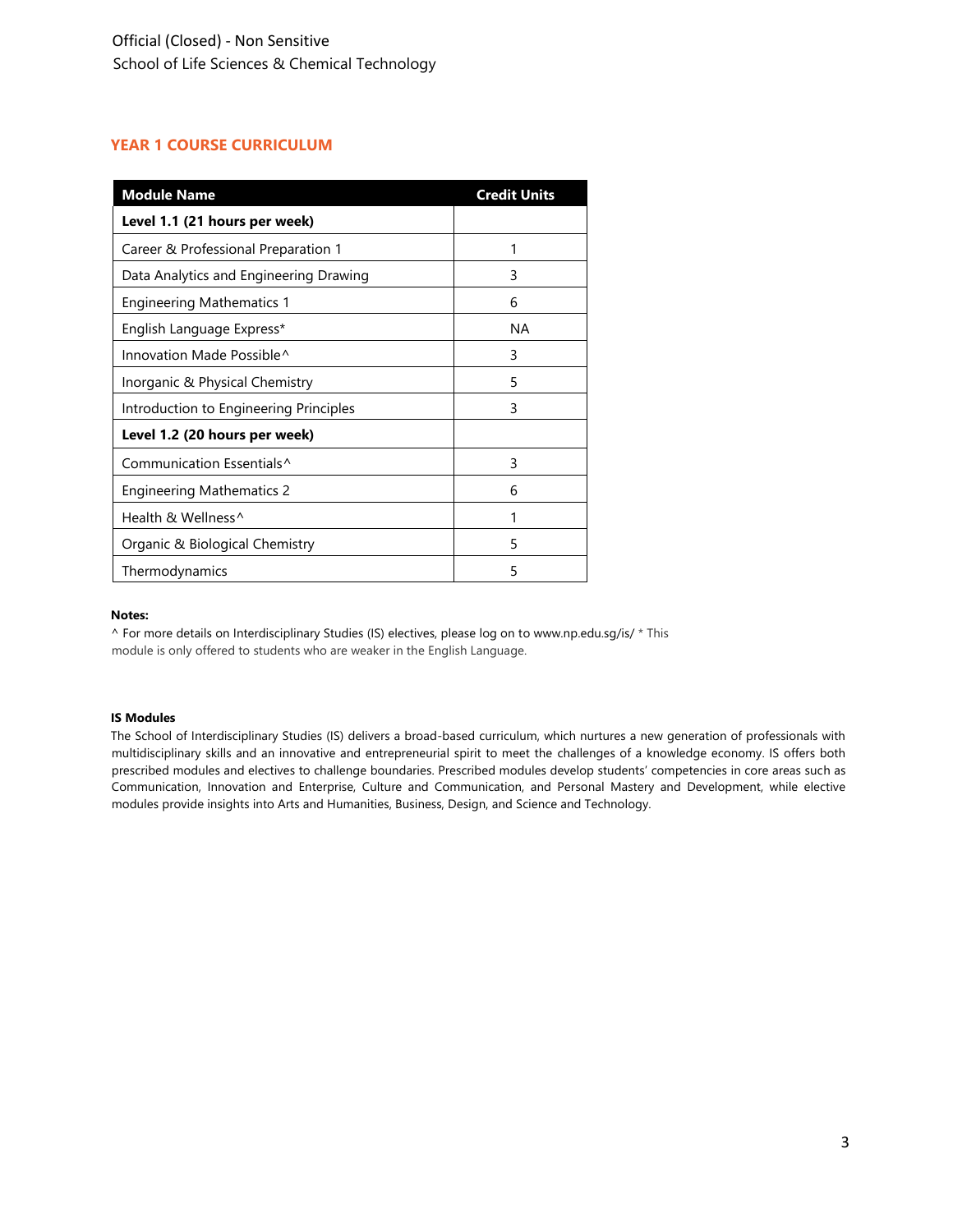Life Sciences & Chemical Technology

## **YEAR 2 COURSE MODULES**

## **LEVEL 2.1**

### **Analytical Chemistry**

This module teaches students some common separation and characterisation instruments and instrumental techniques used in the laboratory and provides hands-on learning opportunities. These techniques include UV-visible spectrophotometry (UV-Vis), gas liquid chromatography (GLC), high performance liquid chromatography (HPLC) and Atomic Absorption Spectroscopy (AAS).

#### **Biopharmaceutical Production**

This module provides a practical foundation of biological sciences in the context of industrial biotechnology. It further provides students with a working knowledge of important aspects in the upstream and downstream manufacturing processes of biologics products. These include microbial and animal cell culture, bioreactor technology, cell harvesting, purification and fill and finish processes.

#### **Career & Professional Preparation 2**

This module is part of the Education and Career Guidance framework to provide students with the tools and resources necessary for their further career and/or education. In this module, students will explore basic job search strategies, practice writing effective resumes and cover letters, and learn interview skills. Students will also learn professional and intercultural communication skills to prepare them for a dynamic and diverse workplace.

#### **Reaction & Flow Laboratory**

This module provides students with the opportunity to operate common chemical engineering equipment used in reaction engineering and fluid flow. These include the use of batch and continuous reactors, pumps, compressor, and friction measurement. Students will also practice the process of experiment designs and project management through a lab-based learning approach.

### **Reaction Engineering**

This module focuses on reactor design principles. Topics include reactor kinetics, analysis of batch reactors, continuous stirred tank reactors and plug flow reactors. It also covers topics in material balance calculations as well as aspects of the design, construction and operation of chemical and biological reactors. Examples from the petrochemical, chemical, environmental and biotechnology industries are used to reinforce lecture materials.

#### **Transfer Processes: Fluid Flow**

In this module, students are introduced to fluid dynamics. Topics include energies of liquids in motion, flow in pipes, general principles of pumps and system characteristics compressors, and flow measurement.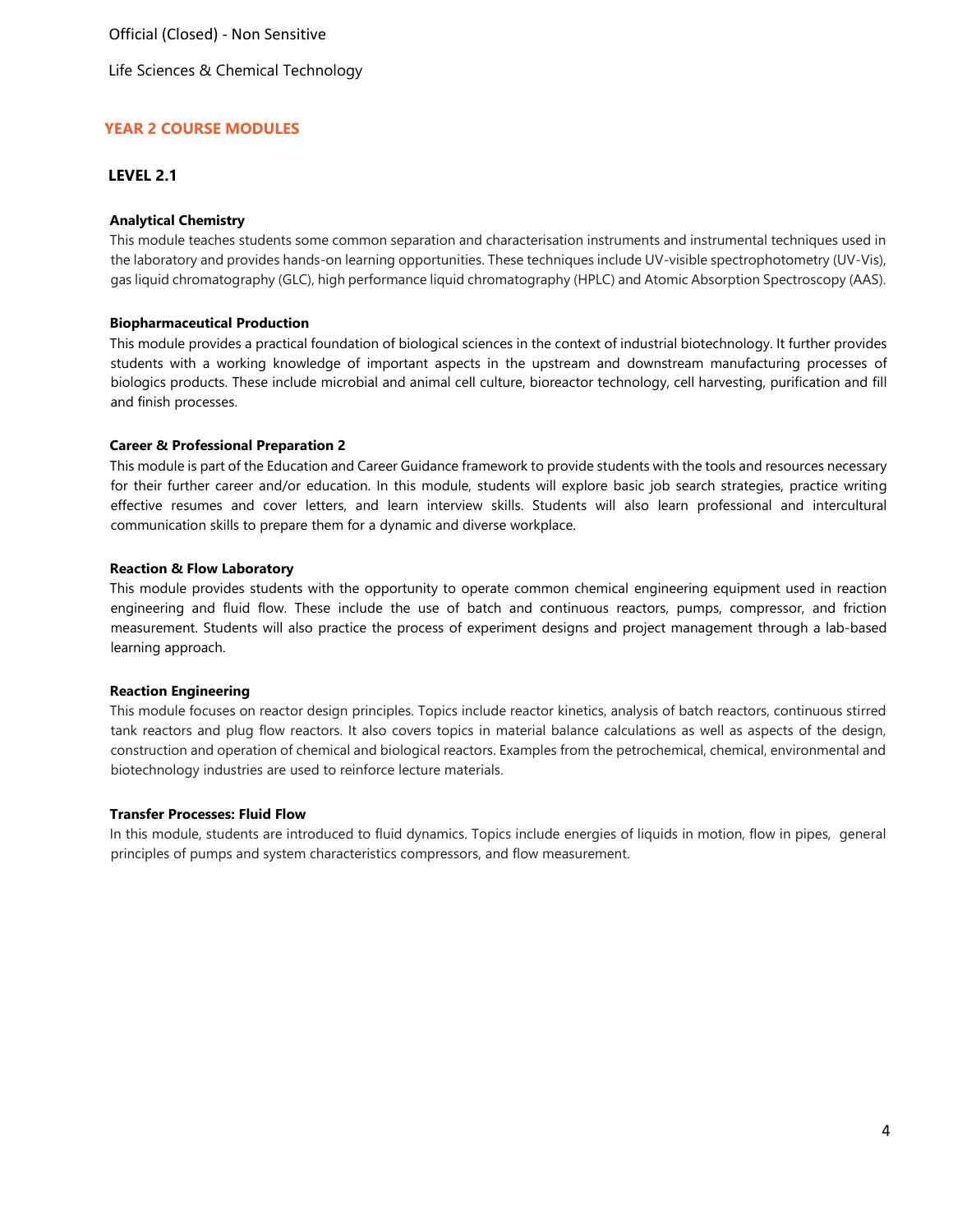Life Sciences & Chemical Technology

## **LEVEL 2.2**

## **Analysis of Chemical Engineering Processes**

This module aims to provide fundamental principles of process flow diagram analysis, including both material and energy balances for single and multiple process units. Students will also acquire familiarity with data-sources, charts, handbooks and/or literature used in process flow diagram analysis.

### **Environment, Health & Safety**

This module covers the role of the chemical engineer in solving and preventing environmental problems especially in the areas of air and water pollution. Students will explore common methods and processes that help to reduce or control pollution in the chemical industry. In addition, this module provides students sufficient knowledge of occupational, health and safety knowledge and practices in the workplace, including the statutory requirements for good and safe work practices.

### **Process Technology Operations**

This module introduces practical aspects of controls, sensors, and instrumentation. It aims to equip students with a basic knowledge of how automated control systems are implemented in process control plants. Fundamental concepts of Process Quality Control as well as digital monitoring and simulation are also covered in the context of an integrated chemical system.

### **Transfer Process & Environmental Laboratory**

This module aims to complement students' understanding of chemical engineering equipment in the field of heat and mass transfer, and environmental technology through the completion of relevant experiments. Students will also practice the process of experiment designs and project management through a lab-based learning approach in water analysis.

### **Transfer Processes: Heat & Mass**

This module explores the mechanisms of heat transfer (conduction, convection and radiation), and introduces the importance of heat exchangers in chemical engineering processes. The fundamentals of mass transfer are also covered, giving a deeper understanding of key chemical engineering processes such as evaporation and condensation, distillation, and other extraction and separation techniques.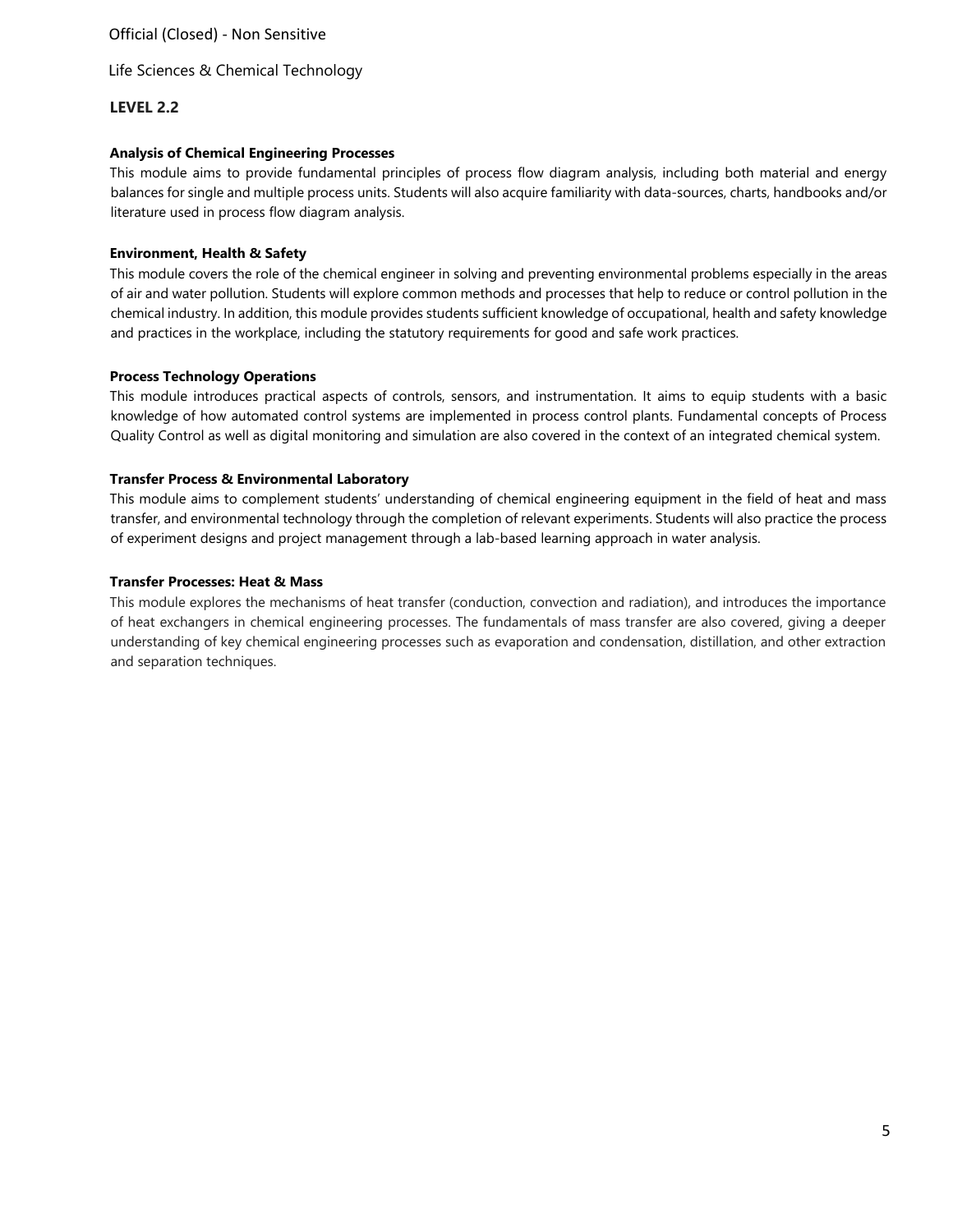Life Sciences & Chemical Technology

## **YEAR 2 COURSE CURRICULUM**

| <b>Module Name</b>                          | <b>Credit Units</b> |
|---------------------------------------------|---------------------|
| Level 2.1 (20 hours per week)               |                     |
| <b>Analytical Chemistry</b>                 | 3                   |
| <b>Biopharmaceutical Production</b>         | 5                   |
| Career & Professional Preparation 2         | $\mathcal{P}$       |
| Reaction & Flow Laboratory                  | 3                   |
| Reaction Engineering                        | 4                   |
| Transfer Processes: Fluid Flow              | 3                   |
| Level 2.2 (20 hours per week)               |                     |
| Analysis of Chemical Engineering Processes  | 5                   |
| Environment, Health & Safety                | 4                   |
| Process Technology Operations               | 3                   |
| Transfer Process & Environmental Laboratory | 3                   |
| Transfer Processes: Heat & Mass             | 3                   |
| World Issues: A Singapore Perspective^      | 2                   |

#### **Notes:**

^ For more details on Interdisciplinary Studies (IS) electives, please log on [to www.np.edu.sg/is](http://www.np.edu.sg/is)

#### **IS Modules**

The School of Interdisciplinary Studies (IS) delivers a broad-based curriculum, which nurtures a new generation of professionals with multidisciplinary skills and an innovative and entrepreneurial spirit to meet the challenges of a knowledge economy. IS offers both prescribed modules and electives to challenge boundaries. Prescribed modules develop students' competencies in core areas such as Communication, Innovation and Enterprise, Culture and Communication, and Personal Mastery and Development, while elective modules provide insights into Arts and Humanities, Business, Design, and Science and Technology.

### **YEAR 3 COURSE MODULES**

#### **LEVEL 3.1**

#### **Current Good Manufacturing Practices**

This module provides students with an understanding of current Good Manufacturing Practices (cGMP) regulations for biopharmaceutical, and pharmaceutical related products. Students will study and analyse scientific investigations and regulations.

### **Computer Aided Process Optimisation**

In this module, students will learn to optimise a preliminary design of chemical process plant with the aid of AutoCAD and a commercial computational software. Students will get to practice design principles, including the necessary safety considerations, material selection, and cost feasibility.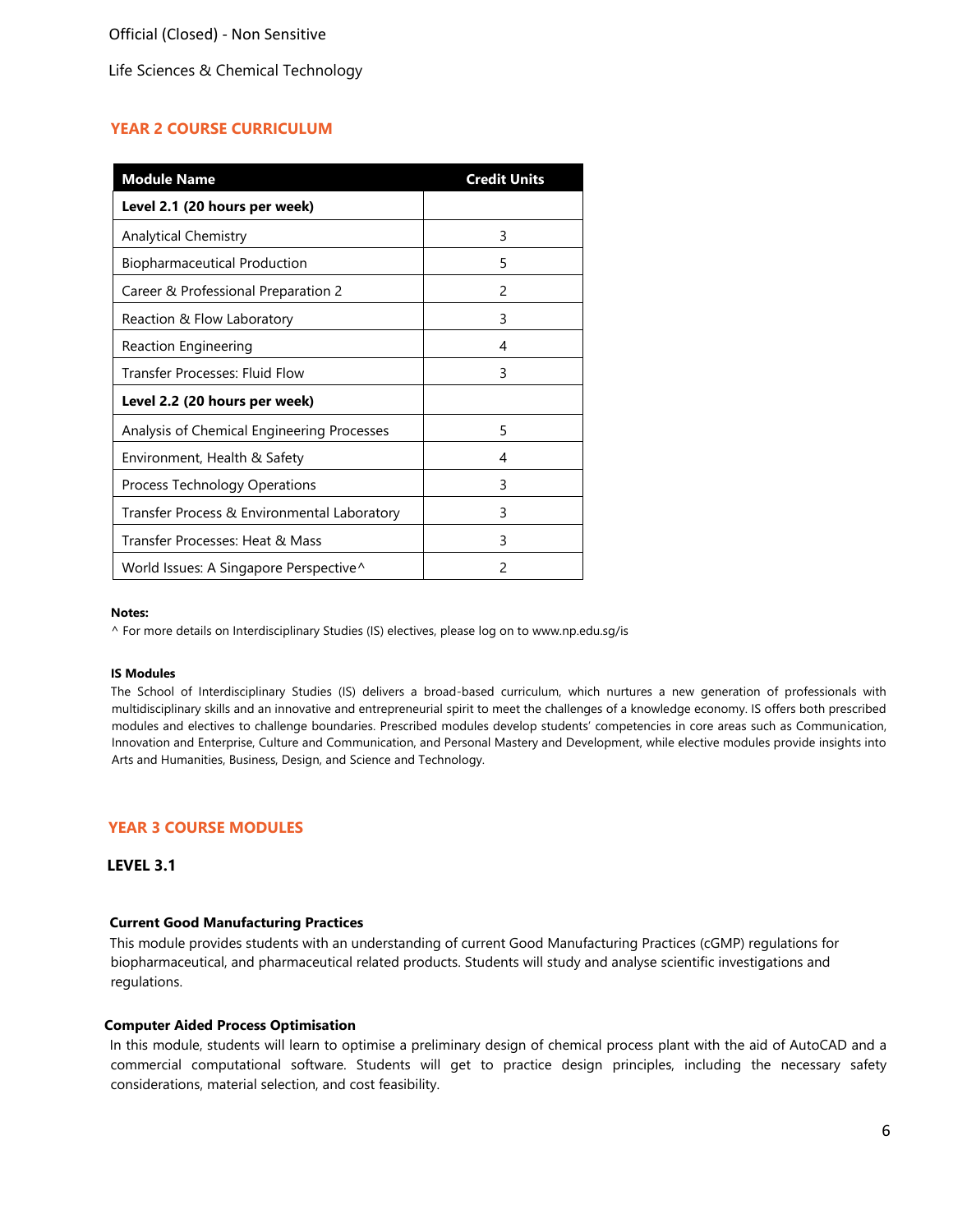Life Sciences & Chemical Technology

## **Process & Automation Laboratory**

This module provides students with the opportunity to apply their knowledge on transfer processes and unit operations in chemical and pharmaceutical engineering through hands-on experiences with both standalone units and an integrated chemical system. Students will also learn the concept of start-up, shutdown and troubleshooting with the use of a simulation software.

## **Separation Technology**

This module provides the students with scope of unit operations in chemical engineering. Topics include evaporation, adsorption, distillation, liquid-liquid extraction, absorption, membrane separation processes and crystallisation.

## **Sustainable Industry Processes**

This module contains multiple remote learning packages that provide an overview of sector specific processes and practices. Students can opt to complete one or multiple packages that suit their area of interests. The remote learning packages cover the renewable and sustainable technologies in the process and petrochemical industry.

## **LEVEL 3.2**

## **INDUSTRY TRACK**

## **Industrial Internship**

Students will do an internship and project which gives them opportunities to apply the knowledge acquired in classrooms to real-world work situations. They will be attached to companies in various industries such as the petrochemicals, specialty chemicals, and pharma- or biopharmaceutical sectors.

## **RESEARCH TRACK**

## **Research Internship**

Students will be introduced to basic research skills, which include literature review, laboratory safety, project management, and statistical analysis of laboratory data, followed by opportunities to undertake a scientific research project. The projects will be carried out in-house or at external research institutions, which include overseas institutions.